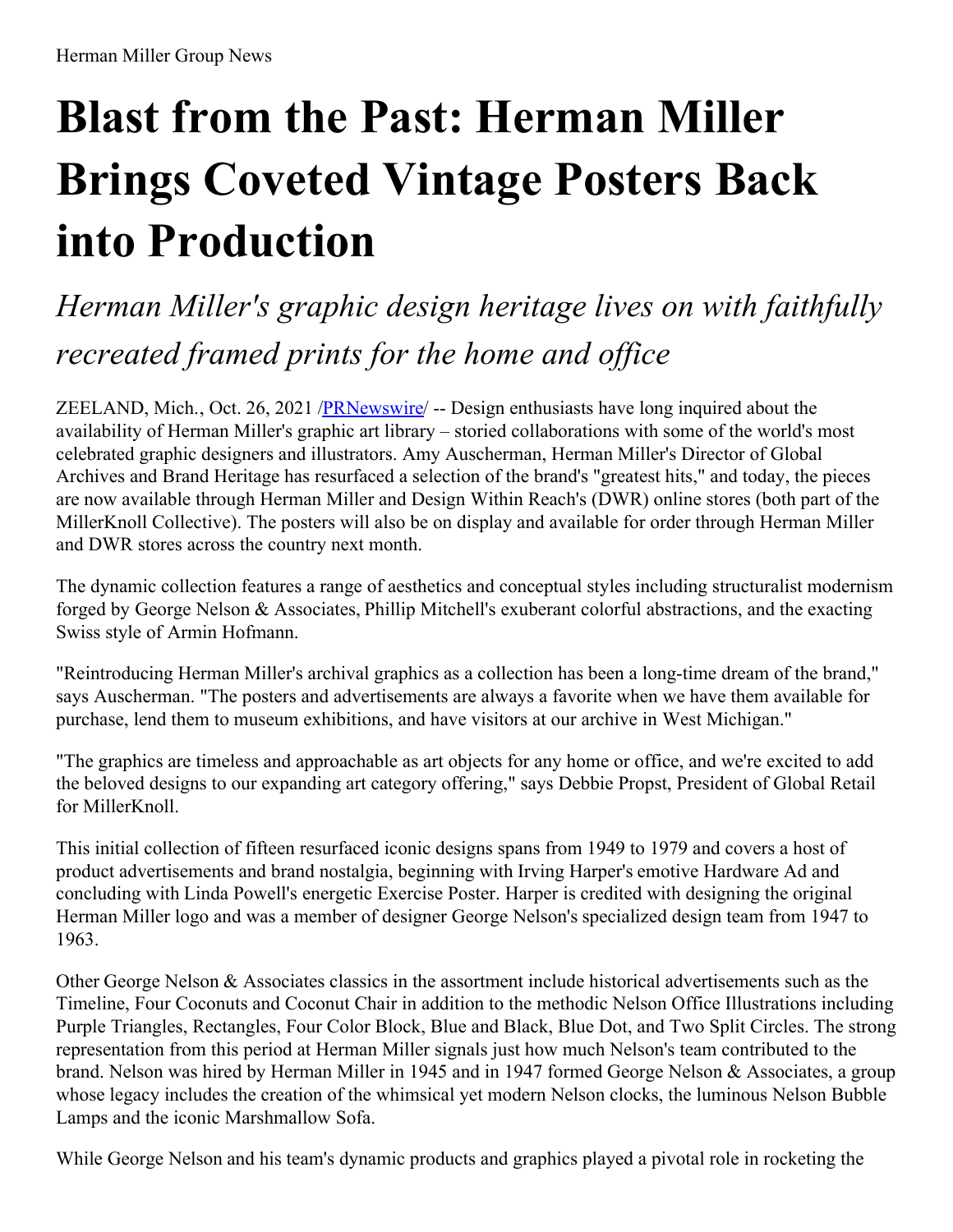Herman Miller brand to international acclaim, they were far from the only creative minds whose fantastical visuals have been canonized through Herman Miller's prestigious line of posters. No Herman Miller poster collection would be complete without at least one piece by Steve Frykholm, a Herman Miller legend who began his decades-long career at the company as its first ever internal graphic designer. His beloved Picnic Posters are unmistakable and can be found in art collections around the world, including the MOMA. His famous Corn Picnic Poster, created in 1970, was the first installment in the coveted picnic collection, and will be included as a limited-edition in this Herman Miller assortment. Armin Hofmann's Herman Miller Collection Poster will also be included as a limited-edition, with only 200 copies being printed of each.

Rounding out the collection are the two bright and colorful posters dubbed Rainbow Resources and Organic Forms, both designed by Phillip Mitchell under the creative direction of Frykholm, who was serving as Creative Director at Herman Miller at the time.

The sizing and material composition of each poster was carefully selected as the best choice to represent the vintage original.

"We closely referenced examples from the Herman Miller Archives to faithfully recreate these iconic pieces of graphic design," says Auscherman. "From color matching to paper selection, no detail was too small for consideration. It's exciting to now have this work recontextualized as art objects and accessible to design fans everywhere!"

Pricing for the assortment ranges from \$475–\$1,125 with frames available in white, black or maple. The collection will be available on October 26, 2021, at 6:30 a.m. EST for purchase at [store.hermanmiller.com](https://c212.net/c/link/?t=0&l=en&o=3335668-1&h=1808045166&u=https%3A%2F%2Fstore.hermanmiller.com%2F&a=store.hermanmiller.com) and [dwr.com](https://c212.net/c/link/?t=0&l=en&o=3335668-1&h=1860362681&u=https%3A%2F%2Fwww.dwr.com%2F&a=dwr.com).

## **About Herman Miller**

Herman Miller is a globally recognized leader in design. Since its inception in 1905, the company's innovative, problem-solving designs and furnishings have inspired the best in people. Herman Miller is guided by an enduring legacy of design, innovation, and social good. In 2021, Herman Miller and Knoll created MillerKnoll, a collective of dynamic brands that comes together to design the world we live in.

### **About Design Within Reach**

Design Within Reach is your source for modern living. Founded in 1998 with a mission to provide access to the best in authentic design, the company curates classics from design icons and cultivates next generation talent to deliver an evolving breadth of product that can only be found at DWR. With a solution-oriented approach, the company offers the expertise and services needed to support the way people live today. Headquartered in Stamford, Conn., DWR sells its furniture and accessories to residential and commercial customers through retail Studios in North America, via the web at dwr.com, by phone at 1.800.944.2233. Design Within Reach, Inc., is part of the MillerKnoll collective.

### **About MillerKnoll**

MillerKnoll is a collective of dynamic brands that comes together to design the world we live in. MillerKnoll includes Herman Miller and Knoll, plus Colebrook Bosson Saunders, DatesWeiser, Design Within Reach, Edelman Leather, Fully, Geiger, HAY, Holly Hunt, Maars Living Walls, Maharam, Muuto, naughtone, and Spinneybeck|FilzFelt. MillerKnoll is an unparalleled platform that redefines modern for the 21st century by building a more sustainable, equitable, and beautiful future for everyone.

SOURCE Herman Miller, Inc.

For further information: Dina Rosenberg, Media\_relations@hermanmiller.com